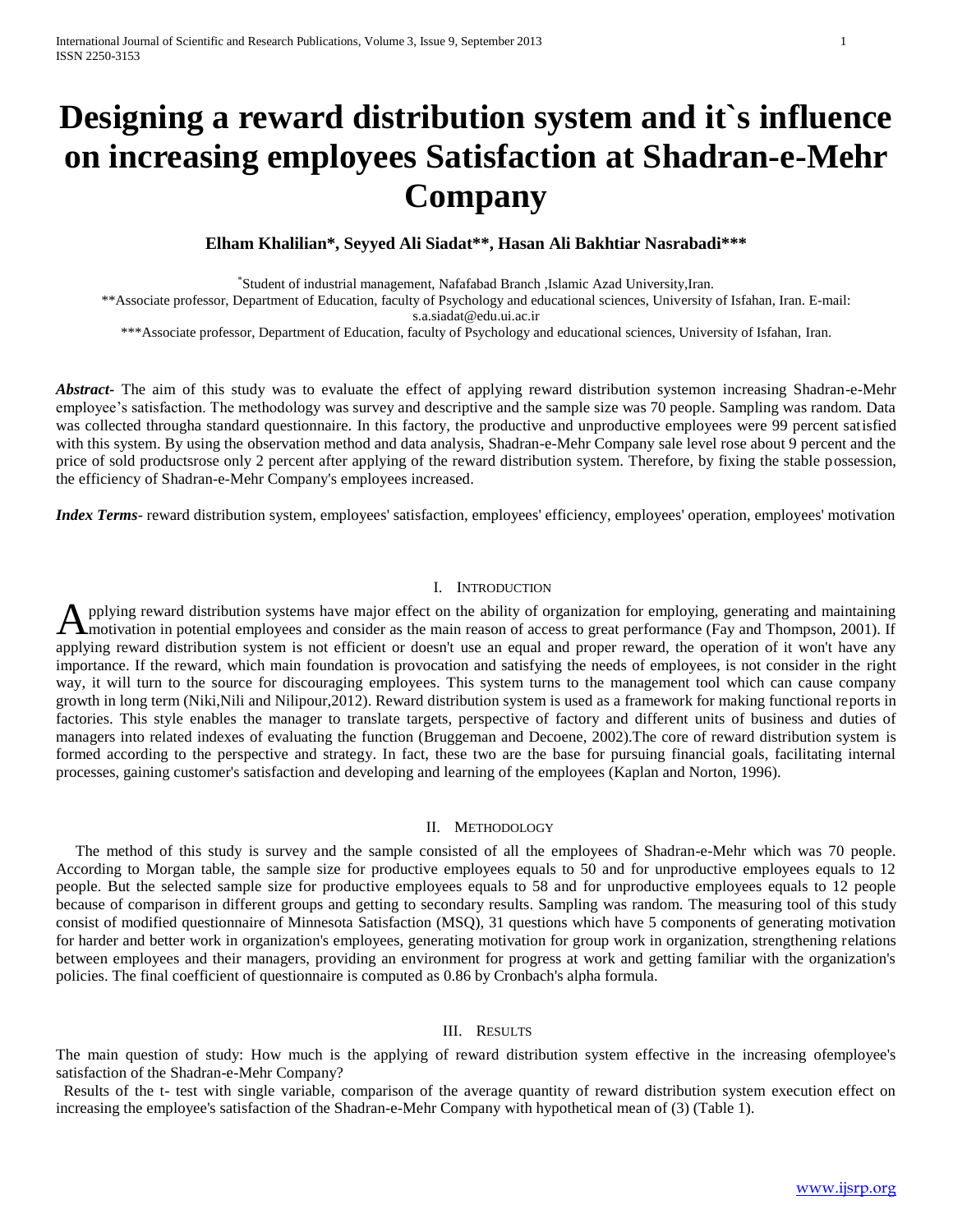| Table1. Result of T-test |         |                    |      |                   |  |
|--------------------------|---------|--------------------|------|-------------------|--|
| hypothetical mean        | average | Standard deviation |      | Significant level |  |
|                          |         | 0.61               | 5.48 | 0.001             |  |

In order to examine significant level in analytical analysis, the t-test was used at the level of  $\alpha = 0/05$ . By considering the obtained average, (3.42), which wasgreater than hypothetical mean of (3), and the obtained t, which wasgreater than critical amount of table, (1.96), we can conclude that in employees' view of Shadran-e-MehrCompany execution of distribution reward system is effective in increasing of their satisfaction. This result is also significant statistically.

 First question of study: How much is the reward distribution system execution effective ingenerating motivation for harder workinShadran-e-Mehr Company?

 Results of theT-test with single variable, comparison of the average quantity of reward distribution system execution effect on generating motivation for harder work in Shadran-e-Mehr Company with hypothetical mean of (3) (Table 2).

| $Table_2$ .       |                        |                         |      |                                               |  |
|-------------------|------------------------|-------------------------|------|-----------------------------------------------|--|
| hypothetical mean | average                | Standard<br>l deviation |      | $\cdot$ $\sim$<br>$\sim$<br>Significant level |  |
| $\sqrt{2}$<br>◡   | $\sim$ $\sim$<br>ر ر.ر | 0.64                    | 4.16 | 0.001                                         |  |

In order to examine significant level in analytical analysis, the t-test was used at the level of  $\alpha = 0/05$ . By considering the obtained average, (3.33), which was greater than hypothetical mean of (3), and the obtained t, which was greater than critical amount of table, (1.96), we can conclude that in employees' view of Shadran-e-Mehr Company execution of distribution reward system is effective in generating motivation for harder work in organization. This result is also significant statistically.

 Second question of study: How much is the reward distribution system execution effective in generating motivation for group work in Shadran-e-Mehr Company?

 Results of the t test with single variable, comparison of the average quantity of reward distribution system execution effect on generating motivation for group work in Shadran-e-Mehr Company with hypothetical mean of (3)( Table 3).

| Table3            |                |                    |      |                                               |  |
|-------------------|----------------|--------------------|------|-----------------------------------------------|--|
| hypothetical mean | average        | Standard deviation |      | $\sim$<br>$\cdot$ $\sim$<br>Significant level |  |
|                   | $\sim$<br>3.36 | 55<br>u.JJ         | 5.26 | 0.001                                         |  |

In order to examine significant level in analytical analysis, the t-test was used at the level of  $\alpha = 0/05$ . By considering the obtained average, (3.36), which was greater than hypothetical mean of (3), and the obtained t, which was greater than critical amount of table, (1.96), we can conclude that in employees' view of Shadran-e-Mehr Company execution of distribution reward system is effective in generating motivation for group work in organization. This result is also significant statistically.

 Third question of study: How much is the reward distribution system execution effective in establishing more relations with managers in Shadran-e-Mehr Company?

 Results of the t test with single variable, comparison of the average quantity of reward distribution system execution effect on establishing more relations with Shadran-e-Mehr Company managers with hypothetical mean of (3)( Table 4).

| Table4.              |         |                       |        |                                                    |  |
|----------------------|---------|-----------------------|--------|----------------------------------------------------|--|
| hypothetical<br>mean | average | Standard<br>deviation |        | $\cdot$ $\sim$<br>$\sim$<br>i level<br>Significant |  |
| $\sim$<br>-          | ۰. د    | 0.64                  | OC<br> | 0.001                                              |  |

In order to examine significant level in analytical analysis, the t-test was used at the level of  $\alpha = 0/05$ . By considering the obtained average, (3.31), which was greater than hypothetical mean of (3), and the obtained t, which was greater than critical amount of table, (1.96), we can conclude that in employees' view of Shadran-e-Mehr Company execution of distribution reward system is effective in establishing more relations with company managers. This result is also significant statistically.

 Fourth question of study: How much is the reward distribution system execution effective in providing an environment for progress at work in Shadran-e-Mehr Company?

 Results of the t test with single variable, comparison of the average quantity of reward distribution system execution effect on providingan environment for progress at work in Shadran-e-Mehr Company with hypothetical mean of (3)( Table 5).

| Table <sub>5</sub> . |         |                       |      |                                                  |  |
|----------------------|---------|-----------------------|------|--------------------------------------------------|--|
| Hypothetical mean    | average | Standard<br>deviation |      | $\sim$<br>$\cdot$ $\sim$<br>level<br>Significant |  |
| $\sim$<br>-          | 3.49    | 0.64                  | 6.10 | 0.001                                            |  |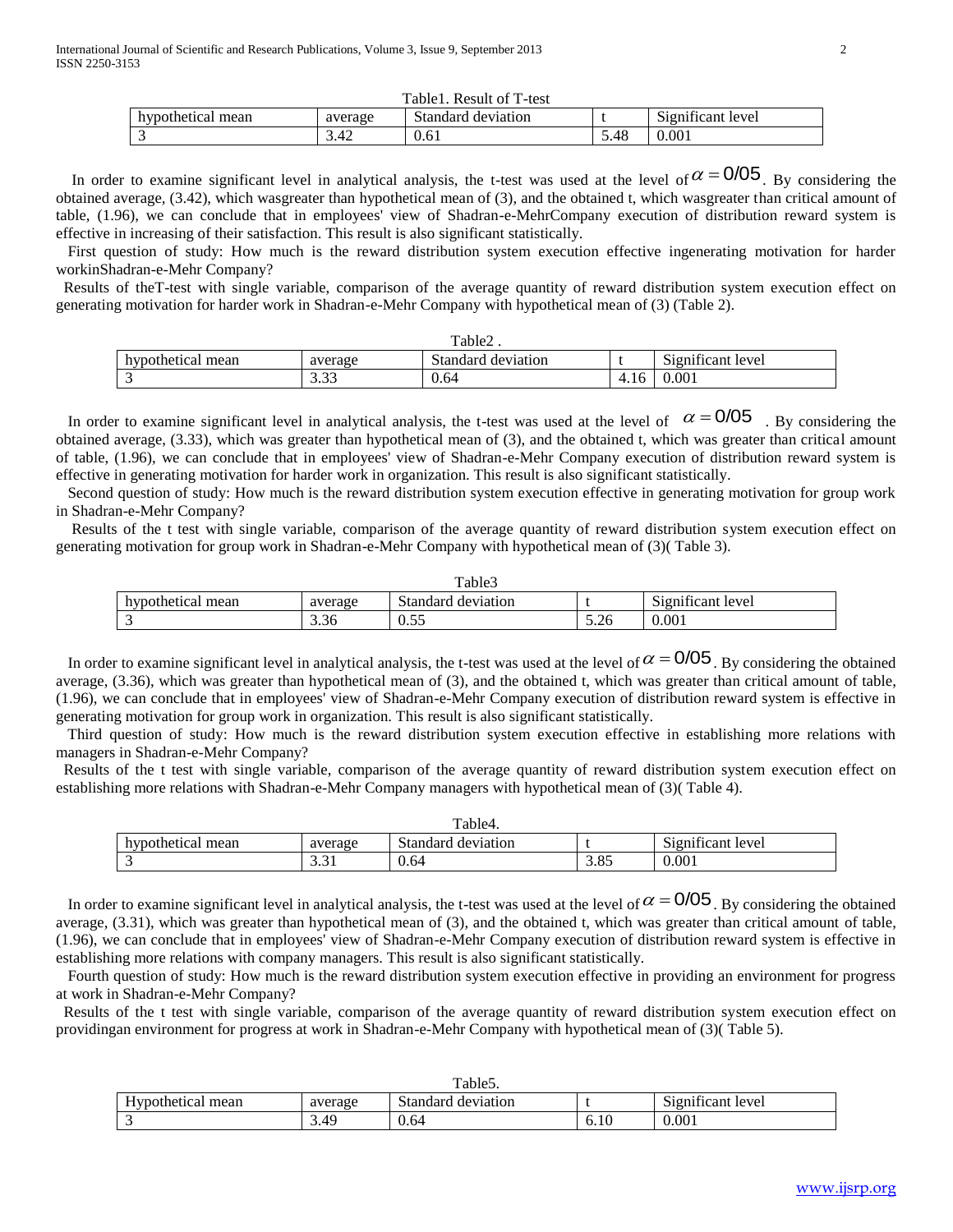Fifth question of study: How much is the reward distribution system execution effective in employees' following ofShadran-e-Mehr Company's policies?

 Results of the t test with single variable, comparison of the average quantity of reward distribution system execution effect on employees' following of Shadran-e-Mehr Company's policies with hypothetical mean of (3)( Table 6).

| Table <sub>6</sub> . |         |                    |               |                                         |  |
|----------------------|---------|--------------------|---------------|-----------------------------------------|--|
| Hypothetical mean    | average | Standard deviation |               | $\cdots$<br>$\sim$<br>Significant level |  |
|                      | 3.60    | 0.60               | 5 QQ<br>-6.95 | 0.001                                   |  |

In order to examine significant level in analytical analysis, the t-test was used at the level of  $\alpha = 0/05$ . By considering the obtained average, (3.60), which was greater than hypothetical mean of (3), and the obtained t, which was greater than critical amount of table, (1.96), we can conclude that in employees' view of Shadran-e-Mehr Company execution of distribution reward system is effective in employees' following of Shadran-e-Mehr Company's policies. This result is also significant statistically.

## IV. DISCUSSION AND CONCLUSION

 The result of reward distribution system effect on increasing the satisfaction of Shadran-e-Mehr employees reveal that reward system can cause employees' satisfaction. In other words, operation and effort of Shadran-e-Mehr employees is affected by reward system. Employees have internal and external motivation to do duties and reward, which is external factor, can affect their work and effort motivations.

 So it is certain that, reward system has positive effect on employees' performance and their operations get better when they have sufficient satisfaction of organization. The results of this study and done studies by Seyed Hashemi(2008), Sadughiyan and shokri2005) Daneshfozun(2005), Janssen, and Yperen(2004), Gungar(2011), Yang(2008), Srinivas and Kandula(2007), Kaplan and Norton(1996)are in the same direction. According to this sameness we can conclude that righteously reward distribution system is performing an important role in boosting the performance and increasing the satisfaction of employees.

 The results about the effect of reward distribution system execution on generating motivation to harder work in Shadran-e-Mehr Company revealed that reward system in companywas effective on generating and maintaining motivation for harder work among employees and if the reward distribution system operates righteously in a company, the employees do their duties with much effort. In other words, reward system in Shadran-e-Mehr Company causes something like among employees: generating motivation for getting the result, generating motivation for harder work, generating motivation for doing duties in the right way, doing the duties in the best way in all work hours, using personal methods for doing the duties. According to Lovler reward system is strengthening the work motivations. When people find out that their effort, skill and ability is important and each person is examined according to his objective criteria and rewarding is also according this, they devote much effort and motivation for duties in the organization. In order to increase work motivations, the reward system must be designed in a way that people receive reward according to their ability, skill and effort which is taken for the organization. This subject in addition to this study is in the same direction in done studies by SeyedHashemi(1387), Daneshfozun(2005), Janssen, and Yperen(2004), Gungar(2011), Yang(2008), Srinivas and Kandula(2007), Kaplan and Norton(1996). In these studies also reward system reported as one of the most effective factors in the performance and motivation of employees.

 The results obtained from effect of reward distribution system on generating motivation for group work in Shadran-e-Mehr Company revealed that reward distribution system is effective in employees' group work and team activities. In other words, if there is a just system in reward distribution, then we can see things such as generating better environment for doing group work, turning to other employees for assistance in performing activities, increasing of responsible behavior among employees, helping to each other in performing work activities, creating friendly relations between employees and making a friendly environment in company.

 The achieved results from the effect of reward distribution system on establishing more relations with managers in Shadran-e-Mehr Company revealed that reward distribution system execution in Shadran-e-Mehr Company is effective in establishing more relations of employees with managers. In other words, behaviors such as creating an environment for managing the employees by managers, creating a method for observing the activities of employees by managers, asking for assistance from managers in solving the difficult problems, creating an environment for information exchange between manager and employees, creating personal relations between manager and employees are expanded in the organization if the reward distribution system has just execution.

 An efficient and worthy relation between managers and employees is one of the basic principles of Scanlon pattern which is considered as a successful method in group efforts and managers, in addition to establishing friendship between employees and themselves, can reduce cost and time and improve finished product of company.

 The results about the effect of reward distribution system execution on generating environment for progress at work in Shadran-e-Mehr Company revealed that if the reward distribution system is just logical, the probability of performance improvement and